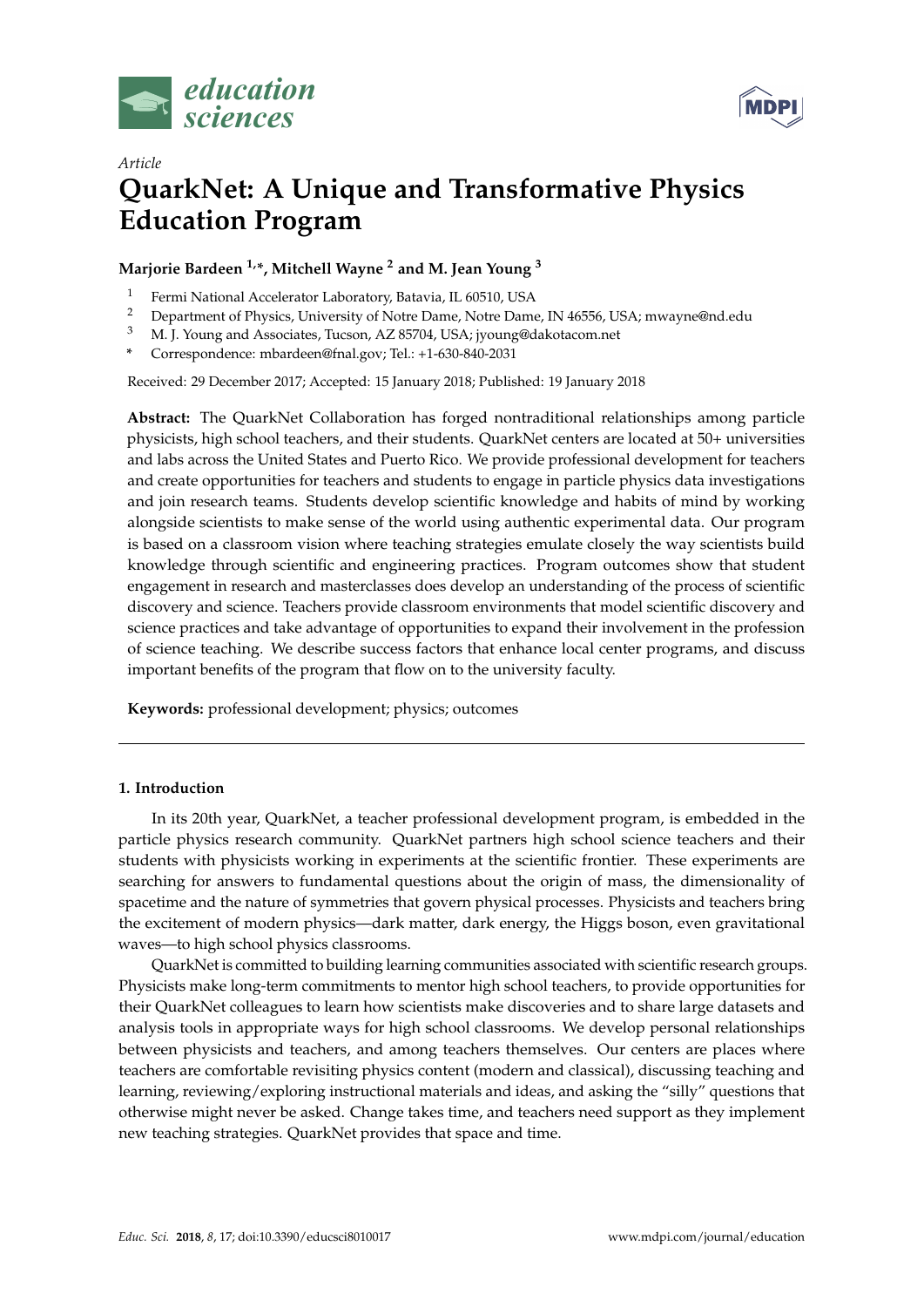## **2. Background**

QuarkNet is based upon and evolved from experiences that are unique to experimental particle physics research:

- Typically, experiments are of long duration, with extensive lead times, construction periods and data-collection and analysis periods. Experiments can be several decades long from inception to execution to publication.
- A well-trained, enthusiastic workforce of scientists and technical personnel (in significant numbers) is needed to effectively carry out such experiments. Experiments range from several hundred to several thousand participants.
- Proponents of scientific and technical proposals to the National Science Foundation and other governmental agencies must identify, plan for and carry out a significant effort in education and outreach as a component of their programs.
- National and international efforts continue to underscore the urgent need to attract young people to scientific and technological (STEM) careers and to train them well. For example, in the United States, the Next Generation Science Standards (NGSS) [\[1\]](#page-8-0) call for science education to more closely resemble science. We understand from colleagues that scientists and educators in other countries have similar interests. However, our program focus is on the United States.

QuarkNet provides a coherent response to these and other issues and develops a national community of researchers and educators working together on frontier scientific research. QuarkNet is led by a national group of educators and physicists with many years of experience in professional development workshops and institutes, instructional materials development, and teacher research programs. The project includes over 50 centers at universities and research labs in 27 states, the District of Columbia and Puerto Rico, where 82 physicist mentors and over 550 teachers collaborate locally to enhance the teaching and learning of physics.

The program develops teachers' knowledge and skills to support student investigations that model scientific research. QuarkNet offers research internships for teachers and students, masterclasses [\[2\]](#page-8-1) for students, research-based workshops and ongoing support for teachers, and provides instructional materials and access to online datasets. Instructional materials are presented in an online Data Portfolio (DP) [\[3\]](#page-8-2) that organizes them by data strand and level of student engagement. Level descriptions explain the data analysis skills that students apply at each level ranging from building basic analytical skills to designing scientific investigations. Level 3 e-Labs [\[4\]](#page-8-3) use the internet and distributed computing to provide an opportunity for students to organize and conduct authentic research, to experience the environment of scientific collaborations, and possibly to make real contributions to a burgeoning scientific field.

## **3. QuarkNet Framework**

Like the United States particle physics research program, QuarkNet is a national program implemented at universities and laboratories across the country. A research group joins the program by creating a local QuarkNet center that offers opportunities for high school teachers and their students to share the excitement of current physics research. Centers support national program goals and objectives, offer programming within the national program framework and participate in national program components such as workshops and student activities. Centers receive program assistance from a staff of master teachers and IT specialists. An instructional designer provides quality control for instructional materials using science-education-based principles [\[5](#page-9-0)[,6\]](#page-9-1). Outside evaluators assess the effectiveness and outcomes of the national and local programs using professional-development-based principles [\[7](#page-9-2)[,8\]](#page-9-3).

A local QuarkNet center program develops in three stages. Year 1 provides an opportunity for two teachers to hold summer internships working on the mentors' research project and to attend a week-long data camp at Fermi National Accelerator Laboratory (Fermilab) with teachers from other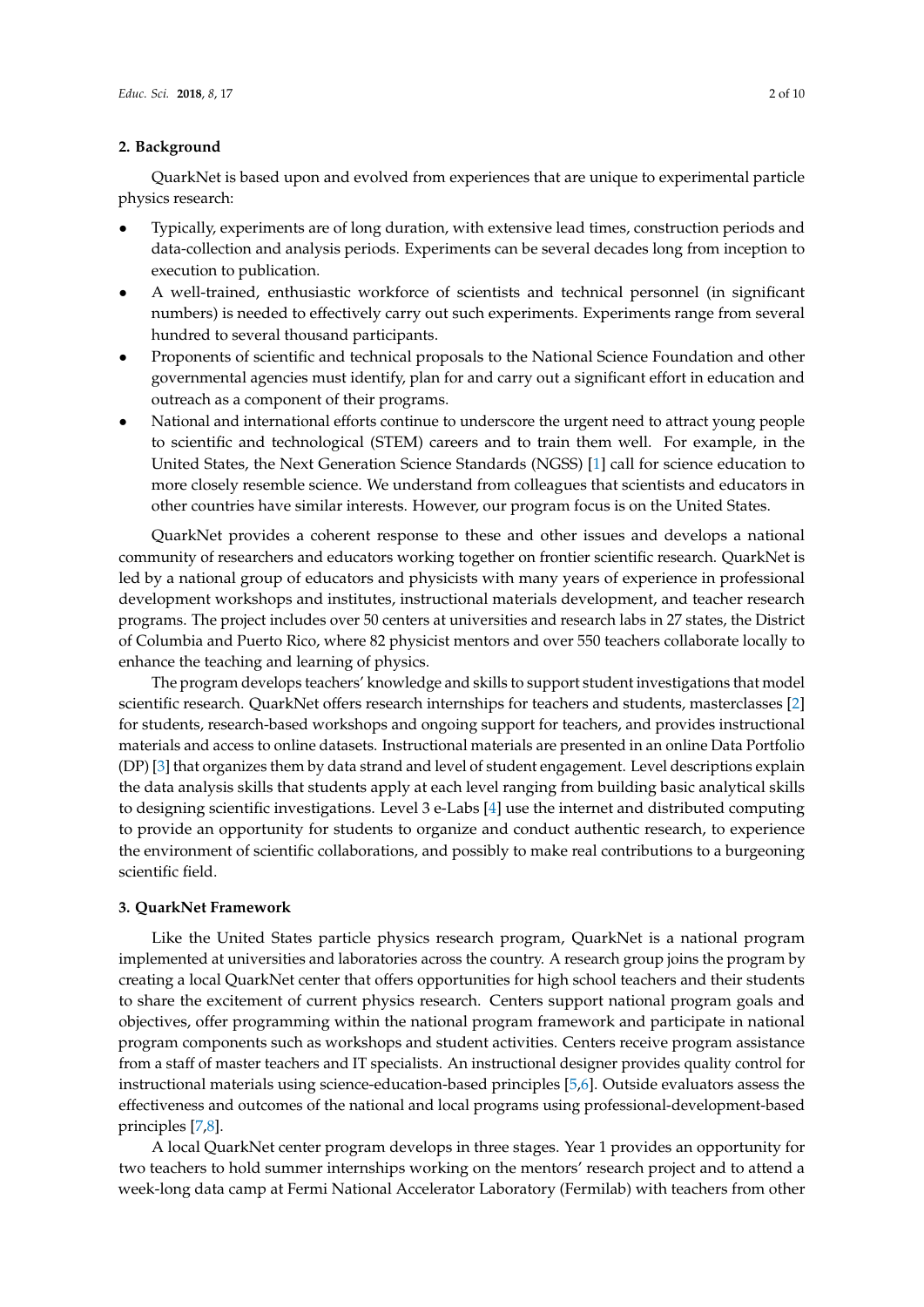centers. In Year 2, these lead teachers and their mentors offer a three-week research-based program for other local teachers. Recently, these sessions have focused on studying cosmic rays using a QuarkNet classroom detector [\[9\]](#page-9-4). In Year 3 and beyond, local centers conduct a one-week follow-on program that often includes offerings by national staff and fellows (master teachers steeped in QuarkNet activities).

## *3.1. Scientific Discovery*

QuarkNet engages teachers and students in research, masterclasses, and e-Labs to develop an understanding of the process of scientific discovery using current scientific data. What do we mean by scientific discovery? For most people, including most teachers, new scientific discoveries are something they learn about as news—like an event reported online, in a newspaper, magazine or a television broadcast. While scientific breakthroughs may seem like eureka moments, years of research are behind every discovery. Scientific discovery is actually a journey, not an event. It was 50 years from the time Peter Higgs proposed a new particle responsible for generating mass to its discovery at the European Organization for Nuclear Research (CERN). It took 100 years for scientists to see evidence for gravitational waves predicted by Einstein's theory of general relativity. What took so long?

Our teachers and students learn about and experience part of these scientific journeys. We present scientific discovery as a research cycle [\[10\]](#page-9-5). Research starts with what we know and the questions we ask. In particle physics, the Standard Model, a framework for our current understanding of matter, leaves fundamental questions unanswered such as: What are dark matter and dark energy? What happened to antimatter? Are there extra dimensions of space? Scientists build tools to study these questions, but some discoveries must wait for more sophisticated tools. Particle physicists turn to instruments that break the old barriers of energy, precision and intensity to explore new frontiers. Scientists look for new science by looking for the unexpected. They publish claims based on evidence and reasoning, to use terminology in the NGSS. These claims lead to new questions, and the journey continues. Offshoots of the journey are the ideas and technologies of particle physics that enter the mainstream of society to transform the way we live. For example, Fermilab's superconducting wire and cable are at the core of MRI diagnostic imaging tests, and the World Wide Web was developed by particle physicists at CERN to facilitate communication in experiments with thousands of members.

## *3.2. Center Success Factors*

Given this design, QuarkNet is actually more than 50 programs that meet the needs and interests of local teachers. Over nine years of evaluating centers (observations, teacher and mentor interviews, classroom visits, etc.), evaluators have developed success factors that clearly characterize effective local programs [\[11\]](#page-9-6). Staff and fellows assist centers in meeting these factors. Briefly, factors include:

- A strong teacher in aspects such as program development, delivery, classroom implementation and follow-up leads the center;
- A strong mentor who is not only a researcher but is familiar with physics education and teacher professional development leads the center. (We have found that "success" is having either a strong teacher leader or a strong mentor; both are helpful but do not appear to lead to greater success.)
- Participants who meet regularly;
- Centers that offer meaningful activities, not just talks and trips;
- Participants that directly address classroom implementation of instructional materials and activities.
- Centers that receive specific support and/or follow-up from staff such as helping troubleshoot cosmic ray detectors;
- Some centers that may raise money for additional activities and/or have additional grants;
- The participant base that is stable. (However, there is turnover, as older teachers retire or move to new positions and new teachers join.)
- Activities that address and support teacher professionalism such as attending meetings of professional organizations;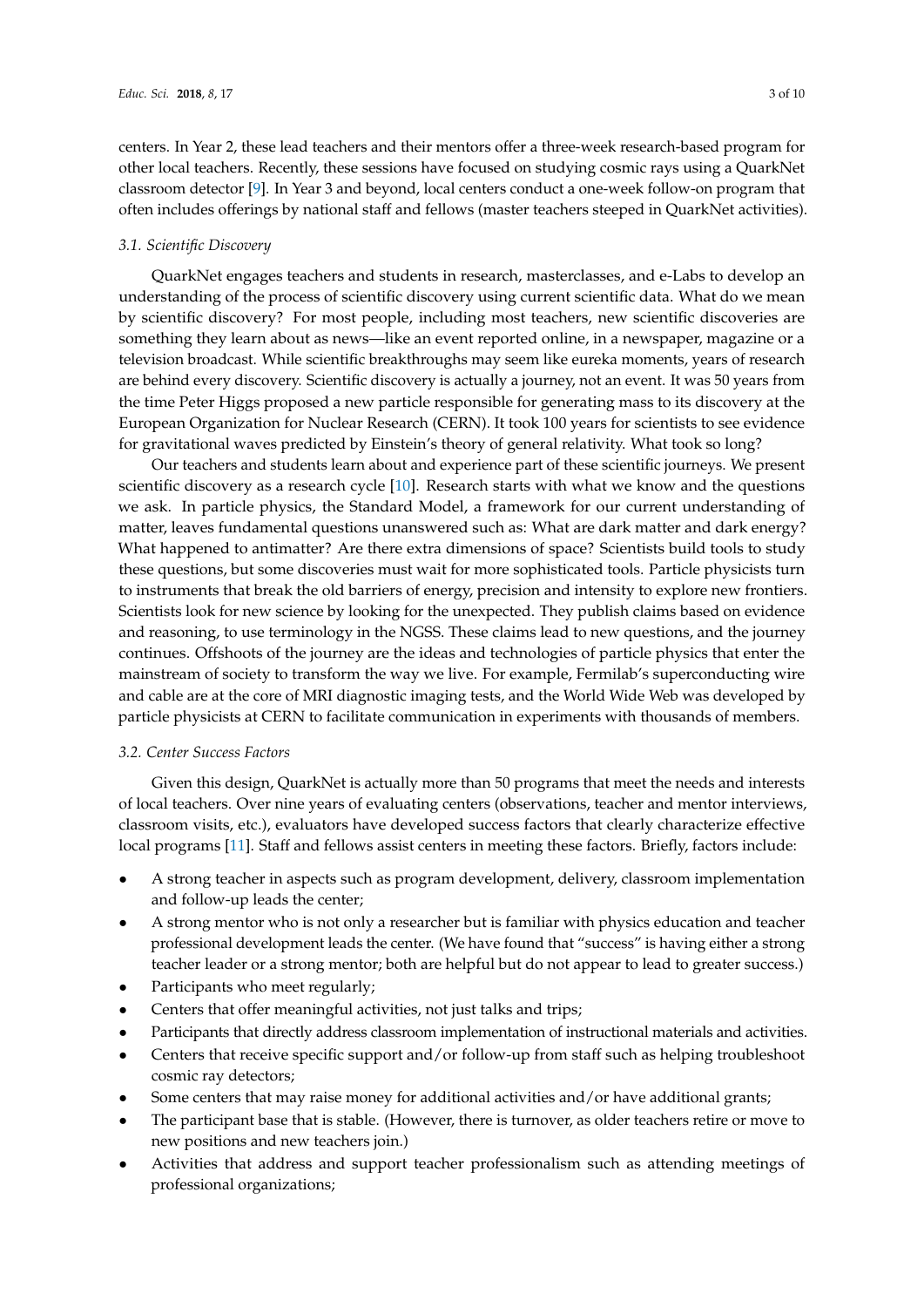Successful centers that establish a local learning community.

#### **4. Evaluation Activities**

The QuarkNet program is not static, but has evolved to reflect changes in the education context in which we operate and in response to findings from formative evaluation. QuarkNet today has become better because of this input, but we strive continually to be a stronger program.

We discuss the evaluation approach from the most recent five-year grant. Based on program goals, the following questions guided evaluation for teacher and student program components:

- **Study Question 1:** To what extent does QuarkNet create opportunities for teachers and support them in providing opportunities for students with a goal to increase their scientific literacy and learn cutting-edge physics and research?
- **Study Question 2:** To what extent do QuarkNet teachers *create opportunities* by providing the necessary environments for students to learn particle physics content and research?
- **Study Question 3:** To what extent do students learn particle physics content and research, and, more particularly, LHC physics and research with a goal toward increasing students' awareness and knowledge?
- **Study Question 4:** To what extent do teachers provide workshops and presentations to their colleagues, share ideas with colleagues, and provide services in their schools with a goal toward becoming more professional, including contributing to the quality and practice of colleagues in the field of science education?

#### *4.1. Evaluation Methods for Teacher Components*

Each year, the evaluators prepare informal reports after observing a sample of professional development workshops providing information for staff to make decisions about program improvement. Since 2014, evaluators have used an observational protocol based on 13 criteria for general best practices for all professional development and 6 specific criteria for science education/QuarkNet. These criteria address the ultimate purpose to create an effective learning environment for participants, to engage participants in science process that increases scientific literacy (particularly with regard to data use), and to provide mechanisms to ensure that what they are learning is transferred to the classroom.

Evaluators conducted a three-year implementation study and provided an informal report on classroom implementation by teachers participating in the 2015–2017 Data Camp and workshops. Over several years of evaluating QuarkNet, there have been multiple attempts at collecting student data and various methods used to obtain implementation data. Three methods were developed and tested in a pilot study during the 2014–2015 and 2016–2017 school years as possible strategies for probing implementation. The method used in the 2015–2016 school year, utilizing teacher logs, student work and student reflections, proved to provide the most data-rich and cost-effective way to gather information.

## 4.1.1. Data Camp

Data Camp is an introductory workshop for both new and veteran teachers of physics and physical science who either have had little to no experience with particle physics and are looking for a kick-start, or who have had little experience with quantitative analysis of particle physics data. This camp is different from a traditional teacher workshop because it puts emphasis on an authentic data analysis experience, in which the teachers get to play the student role by learning a challenging topic they may initially have known very little about. A total of 102 teachers from 31 centers have attended Data Camps 2013–2016, led by 4 fellows. Evaluation data gathered from the 2014 and 2015 Data Camps offered by the same instructors resulted in determining the workshops were well run and stable.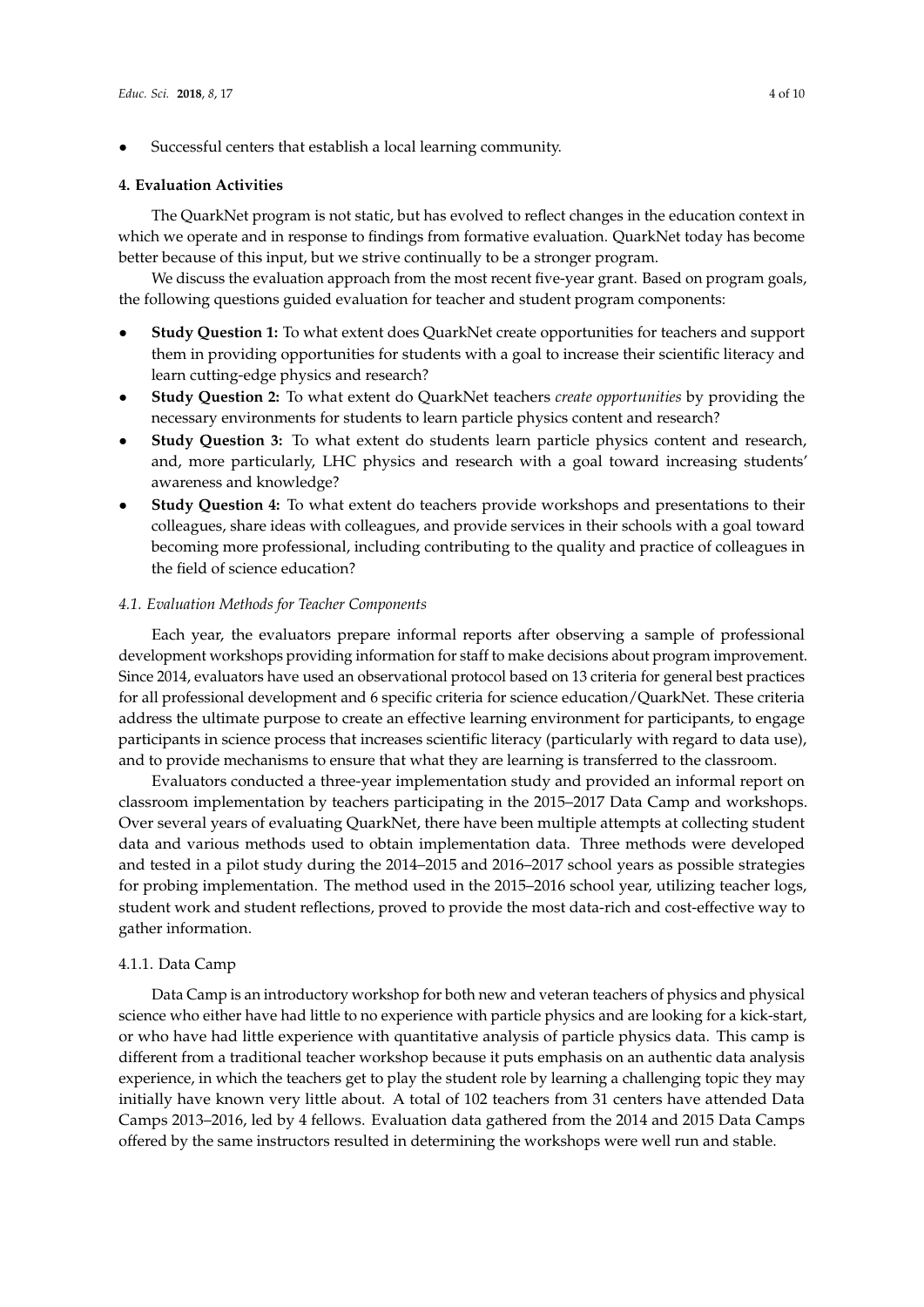#### 4.1.2. Workshops

Workshops offer teachers an opportunity to experience an investigation, as their students would. Each provides structure and guidance for teams of teachers to work through a physics "research" project from designing an investigation, through analyzing data to presenting findings. Throughout the process, teachers reflect on teaching and learning, discussing classroom management strategies and skills that teachers need to teach, and what students need to learn in this environment.

We offer two- or three-day workshops at centers. We select the instructor based on experience and availability. In 2015, the workshops adhered to "scripts" that were developed to more closely follow the evaluation criteria; 77% of the general criteria for effective workshops and 66% of specific criteria were "met" or "met to a great extent." Staff have implemented an annual facilitators workshop to improve these findings.

#### *4.2. Evaluation Methods for Student Research Programs*

As with the implementation study, several methods were used to assess the most cost-effective method for collecting data. The study question governing the final choice was, "To what extent do students increase scientific literacy as a result of participating in a student research project?" Possibilities included those used in an evaluation study of DOE student programs by the National Center for Improving Science Education [\[12\]](#page-9-7). It was clear from the study that pre- and post-conceptual maps using guidelines and ratings techniques adapted from Novak and Gowin [\[13\]](#page-9-8) provided cost-effective answers to the question when the maps were assessed qualitatively and quantitatively. Quantitatively maps were scored based on concepts included and, more importantly, appropriate links among the concepts. Since students included "propositional statements" (statements about how the concepts are linked), the extent to which the link was appropriate could be assessed, as well as students' understanding of scientific process. Post-maps showed a much more sophisticated or scientifically literate understanding of scientific process. Students began (pre) mostly with a map showing "the" scientific method, then had a post showing an iterative process of findings and further questions, decisions based on data, and a community of scientists and other professionals who engaged in experiments.

#### **5. International Outreach**

While primarily a national program, QuarkNet has had international connections and collaborations since 1998, early in the program. For example, the initial idea for QuarkNet masterclasses came from meetings between staff teachers and their European counterparts in the International Particle Physics Outreach Group (IPPOG) [\[14\]](#page-9-9). QuarkNet staff created the Compact Muon Solenoid (CMS) masterclass as requested by the CMS Collaboration and manage masterclasses offered in the United States. QuarkNet has exported masterclasses to Latin American countries and beyond.

Four countries, Germany, Taiwan, Japan and the United Kingdom, have adapted the QuarkNet program model using cosmic ray studies as the content. Denmark is planning a similar adaptation, and France has enhanced its early efforts in cosmic ray studies outreach from discussions with QuarkNet staff at IPPOG.

With support from the U.S. NSF International Linear Collider (ILC) grant to the University of Oregon, QuarkNet has participated in the ILC broader impacts program, reaching out globally with our cosmic ray studies program and strengthening several international alliances. Today, over half of the QuarkNet cosmic ray detector data acquisition cards (DAQs) are located abroad, allowing our students access to data from around the world.

#### **6. Program Outcomes**

We explore the outcomes for teachers and their students, and mentors and their colleagues. Our evaluators report outcomes for teachers and students. Mentors and others in the research groups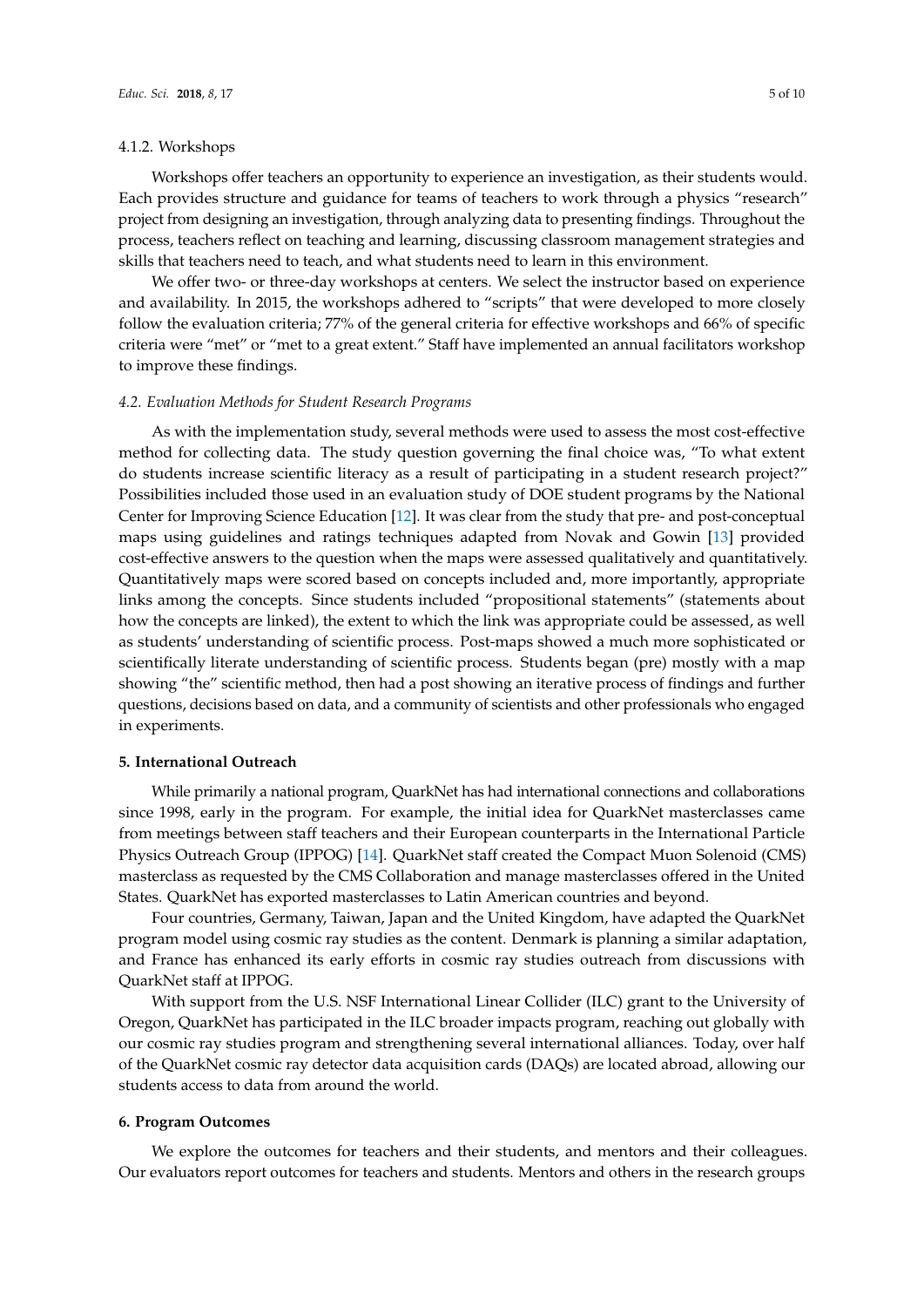gain important benefits from their interactions with high school learners. PIs document these through important benefits from their interactions with high school learners. PIs document these through a a survey sent to mentors. survey sent to mentors.

## *6.1. Teacher Outcomes 6.1. Teacher Outcomes*

QuarkNet offers effective learning environments where teachers learn how scientists make QuarkNet offers effective learning environments where teachers learn how scientists make discoveries and about particle physics content and research. They share effective teaching practices discoveries and about particle physics content and research. They share effective teaching practices with one another and become more professional. Overall, professional teachers see themselves as with one another and become more professional. Overall, professional teachers see themselves as educators, not just instructing one or more groups of students in a particular classroom in one school.<br>Particular classroom in one school. Professional teachers are more likely to talk about what they do in more global terms as instruction that Professional teachers are more likely to talk about what they do in more global terms as instruction affects the larger community, whether it be the local community, school district or state. Also, teachers and the local community, school district or state. Also, teachers tell us that participation in QuarkNet helps motivate them to stay in teaching. teachers tell us that participation in QuarkNet helps motivate them to stay in teaching.

It appears to evaluators that teachers who have had successful experiences with QuarkNet, It appears to evaluators that teachers who have had successful experiences with QuarkNet, and/or have been participating in effective centers, report continuing their participation and increasing and/or have been participating in effective centers, report continuing their participation and their roles in leadership activities over time (Figure [1\)](#page-5-0). QuarkNet can be said to encourage a number<br>in leadership activities over time (Figure 1). QuarkNet can be said to encourage a number of these professional behaviors in teacher-participants, although the extent to which the behaviors are encouraged appears to vary from center to center. What QuarkNet seems to encourage, as a network of teachers and scientists, is increased professional responsibility, such as:

- Acting as mentors and providing professional development opportunities beyond the QuarkNet centers; QuarkNet centers;
- Becoming members of and attending meetings of professional organizations; Becoming members of and attending meetings of professional organizations;
- Serving their schools and districts in various capacities such as working on committees; Serving their schools and districts in various capacities such as working on committees;
- Acting empowered to adjust their teaching and curriculums to serve the needs of their students, Acting empowered to adjust their teaching and curriculums to serve the needs of their students, such as having students work on long-term projects. such as having students work on long-term projects.

<span id="page-5-0"></span>

**Figure 1.** Growth of teacher professionalism over time. **Figure 1.** Growth of teacher professionalism over time.

Our program is based on a classroom vision where teaching strategies emulate closely the scientists build knowledge through science and engineering practices. Teachers create classroom way scientists build knowledge through science and engineering practices. Teachers create classroom learning environments using instructional materials that provide particle physics examples learning environments using instructional materials that provide particle physics examples appropriate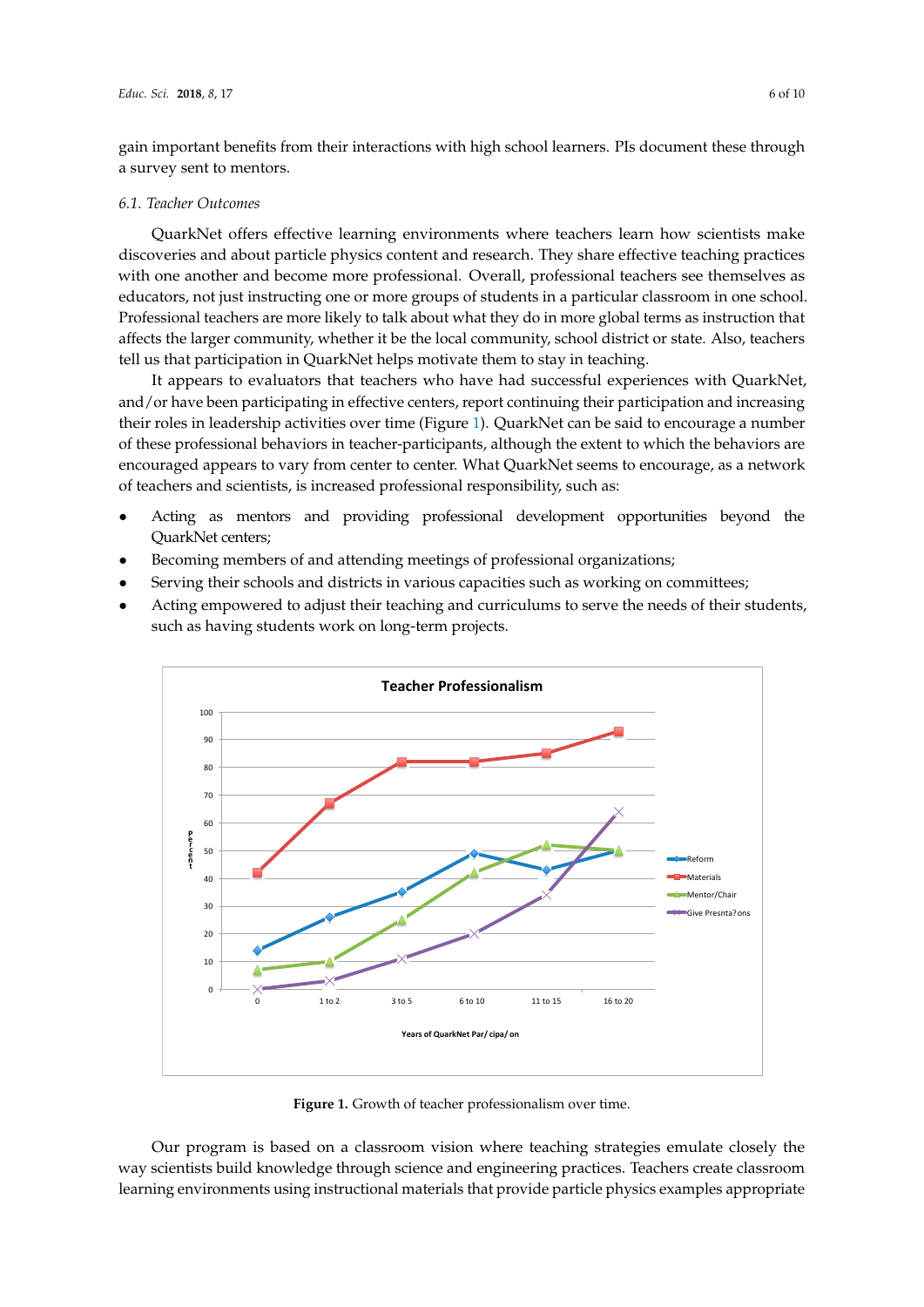for momentum/energy-related topics. Teachers have access to authentic experimental data and offer classroom projects that model scientific research.

Since teachers participate over several years (a few have participated from the beginning, i.e., 20 years), it is possible to see changes over time. As with teacher professionalism, teachers increasingly engage students in long-term projects using e-Labs and cosmic ray detectors peaking at 6–10 years of participation (increasing from about 5% at baseline to 30% at 6–10 years), use higher-level DP activities at a 15–35% increase (thereby engaging students in higher levels of data use), use particle physics examples in teaching classic physics (increasing from 40–60% in the first year to 50–85% by 3–5 years of participation). On average, teachers use best practice strategies (as in NGSS), such as data analysis weekly and design experiments once or twice a month.

The implementation studies included teachers who taught mainly in advanced classes, and therefore could be generalized to about 65% of teachers, as identified in the teacher survey, who also taught at least one advanced class. The teachers in the study reported on DP activities they used with their students. Specific use of data that has been greatly emphasized by QuarkNet was reflected in the classrooms, as was science as it is actually done and authentic science practices. Teachers taught the DP activities as intended, which they found "effective," in that the activities model the actual process of scientific research.

## *6.2. Student Outcomes*

We evaluate the outcomes for students who participate in activities offered by the national program. Implementation studies show that students in advanced classes appeared to enjoy learning cutting–edge physics using QuarkNet resources. With regard to data use, students recognize that repeated measures, error checking, peer review, and comparison of findings to others' work improves reliability and validity.

## 6.2.1. Summer Research

Summer interns with at least four weeks of experience became more scientifically literate, learning for the first time how scientists make discoveries. Student enthusiasm for the summer research program was contagious. Post-test scores on concept maps showed greater understanding of authentic science process, especially linking conclusion back to hypothesis, publishing results, and appropriate or actual use of the library/reference materials. Students who had an average to high score pre-map often had an even higher score on the post-maps, showing that they came to the program well prepared. However, some students with lower pre-map scores achieved a much higher score post, meaning all students can achieve a greater scientific literacy when provided with an authentic research experience.

Results showed that student research experiences increased participating students' scientific literacy. Pre- and post-program concept map comparisons showed that students increase their understandings of authentic science process to a statistically significant degree when engaged in one of the research programs for four or more weeks. Chains of thought indicated a better idea of how scientists engage in actual research, as opposed to a linear concept of "The" scientific method. Since the "pre" indicated what students learn in school, it is clear that this research experience led to a more complete understanding of how scientific research is actually carried out. QuarkNet student research programs, therefore, can be a model for effective outreach.

## 6.2.2. Masterclasses

Students who attended masterclasses with at least three days of preparation increased physics content knowledge and data analysis skills. In March 2016 QuarkNet centers with 582 students and 74 teachers participated in U.S. Masterclasses. Years 2013–2015 had similar numbers. We asked all teachers to give three hours of preparation prior to the masterclasses and provided them both specific objectives and activities they could use. Outside evaluation validated the effectiveness of masterclasses. When students were asked the extent to which they liked the masterclass they attended, the overall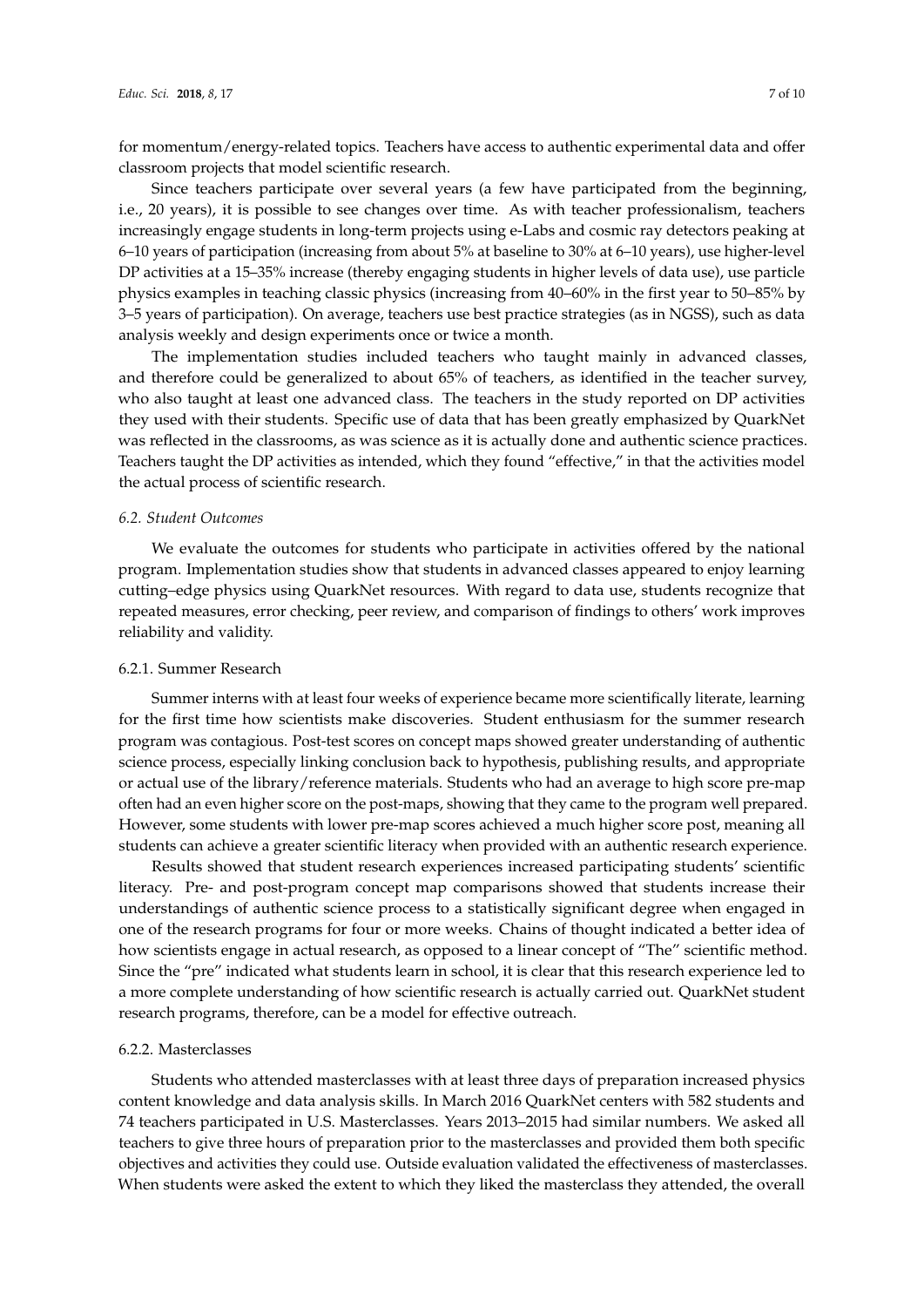mean was 4.0 out of a possible "5" and a standard deviation of only 0.9, meaning relative consistency among responses. After attending the masterclass, the students reported being more interested in physics in general. (The mode was 4 out of a possible 5 from 124 responses out of 320 possible.)

According to the Masterclass Study in 2012, changes staff had made to the masterclass and masterclass preparation made a difference in student learning based on the overall effect sizes and statistically significant differences between tests given at three points in the activity—pre, midpoint, and post. Overall, there were statistically significant differences (level < 0.001) between pre-test and midpoint tests, between midpoint tests and post-tests and between pre- and post-tests. That means that masterclass preparation and participating in masterclass were effective in increasing content knowledge and skills included on the test. It corroborates a former finding that students enrolled in physics classes, especially advanced (e.g., honors and AP) physics, are the best candidates to achieve the intended goals at the highest levels. Improvements included: providing an orientation, focusing on and providing effective resources, videos and activities, and providing suggestions to sites for conducting an effective masterclass.

#### 6.2.3. e-Labs

The e-Labs had 1640 "teacher" accounts as of October 2017. These teachers supported 1066 "student" accounts; a student account may support one to many actual students. Other important measures of e-Lab activity involved the creation of e-Lab posters and plots. This year users saved 1387 plots; historical total was 19,430. These plots appeared in some of the 289 posters written by teachers and students; the historical total was 1670. Uploads to the cosmic ray database were 8829 in 2016, adding to the overall total of 78,654. These numbers indicated a solid use of the e-Labs by a broad base of users.

A 2014 study compared student CMS and Cosmic Ray e-Lab posters with contextual data provided by teachers. Of two factors often expressed by teachers in how students would be able to conduct their investigations, one—achievement level—was not a defining indicator of poster ratings. The other—sufficient time to conduct the study—indicated that teachers should choose other instructional options should time be short. Teachers using e-Labs as an introduction to research showed fewest to no discernable gains. It is clear that this level of student engagement requires extensive prior knowledge such as going through the Data Portfolio levels. Teaching practices that appeared to affect higher student scores included introducing all aspects of the e-Lab first or better yet, going through one full example, providing background information, using guided inquiry, reviewing student work, especially students reviewing one another's work.

The most important common student mistake was not providing evidence to support the hypothesis/claim or making a claim based on limited data. Other areas where students had difficulty meeting expectations included not giving background information or reasons for their hypothesis, not discussing why weaknesses and possible confounding variables could be an issue, perfunctory or incomplete discussion and conclusion sections, and incorrect information in introductions.

#### *6.3. Mentor Outcomes*

For the most part, the QuarkNet faculty mentors are self-selecting volunteers. (Mentors do not receive remuneration from the program.) QuarkNet has the advantage of being a well-established and well-regarded program within the high-energy physics community. Most physics departments and the majority of high-energy physics groups in the United States know about QuarkNet. For the past several years, two–three new groups approach us each year to become part of the QuarkNet collaboration. We try to accommodate as many new centers as possible, given our budgetary constraints.

While we do not provide formal training for new mentors, our staff teachers work very closely with them and their lead teachers during their first years with QuarkNet. All of our centers are assessed as part of an overall, annual evaluation of the national program. This includes the leadership provided by both the mentors and lead teachers. Staff follow up with suggestions for improvements.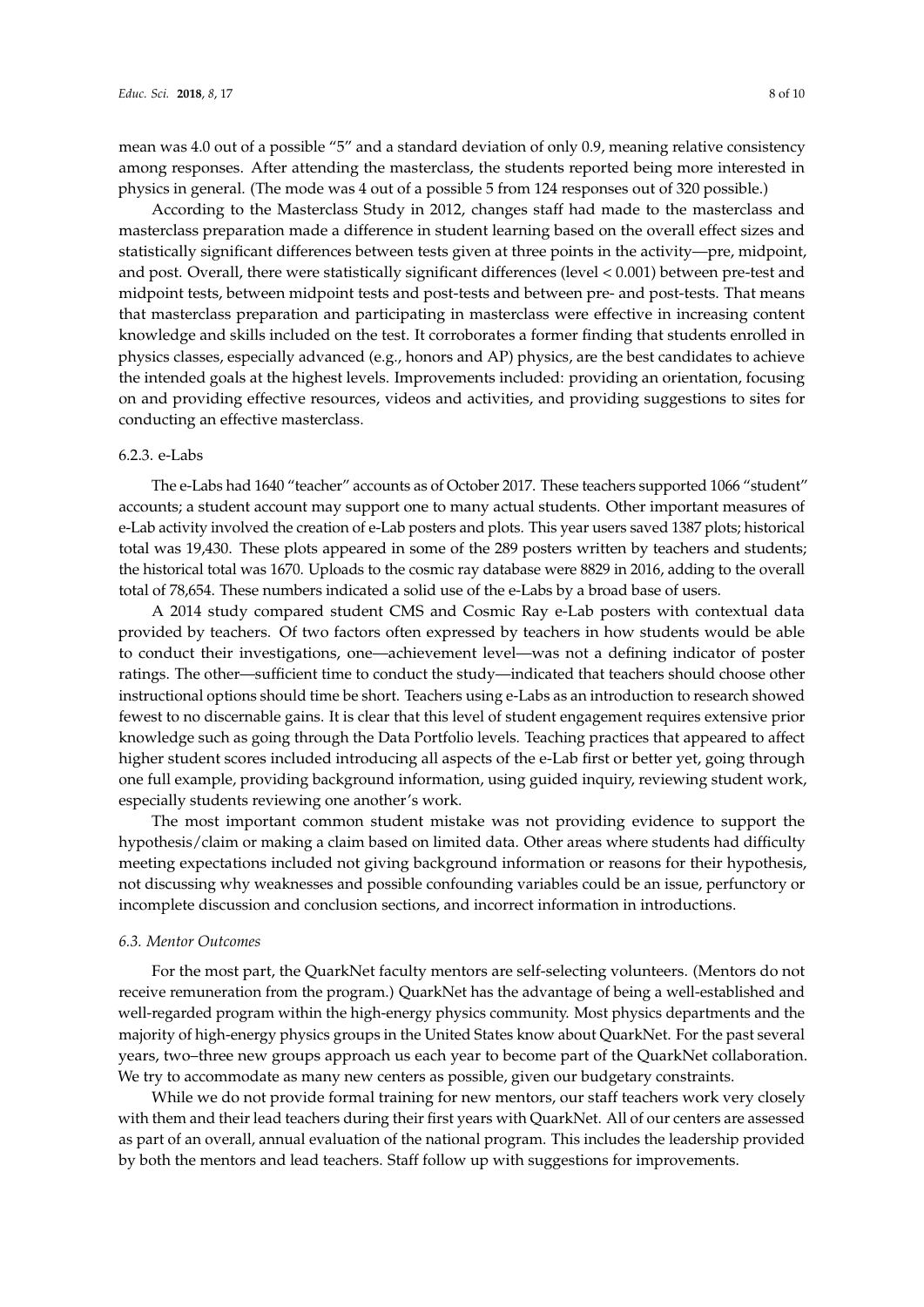Several factors motivate these physicists to contribute their time and effort to the program. First is a genuine interest in education and outreach, and a desire to work with teachers and students in their community. Second, for many of these scientists, it is important to have a "broader impacts" component in their research programs. Participation in QuarkNet provides them the opportunity to join an established, credible network of like-minded physicists that is well known within the United States funding agencies. Also, working in QuarkNet helps the mentors gain recognition within both their university and broader communities, and can be helpful for young faculty members under consideration for tenure and promotion. Often, the work done by teachers and students during the summer contributes to the development and testing of hardware for experiments. These efforts are known and appreciated by the leadership of these experiments.

Mentors report that they become the nexus of a community that:

- Improves their teaching.
- Benefits the university through broader impacts activities.
- Enriches their research programs.
- Gives them access to new friends, contacts and collaborators in education and research.
- Benefits their grant writing.

Mentors report that other group members learn that education, research and mentoring are lifetime activities for all.

- Everybody enjoys the opportunity to meet teachers.
- Students share their love of physics and pride in research.
- Younger professionals polish presentation, communication, mentoring and teamwork skills.
- Researchers see how far high school students can go with proper support.
- Researchers learn to value and support the work of teachers. Since burnout/retention is a huge issue for secondary teachers, this is quite significant.

## **7. Summary**

QuarkNet is a unique and transformative physics education program that embeds teachers and their students in a science research community. This strong national program builds long-term relationships that provide opportunities for teachers to create learning environments that more closely model how scientists work; for students to learn how scientists make discoveries, something they do not learn at school; and for physicists to benefit their communities and their research. Each year we strive to improve our overall program. The Data Portfolio was the latest improvement. In our new grant proposal, we have added content for neutrino physics, which would be supported by our partners at Fermilab.

**Acknowledgments:** The U.S. National Science Foundation (NSF) and the U.S. Department of Energy fund QuarkNet, and the program receives additional support from universities and labs that host QuarkNet centers.

**Author Contributions:** Marjorie Bardeen was on the original QuarkNet design team, is a co-PI on the current NSF grant and serves as spokesperson for the QuarkNet Collaboration; Mitchell Wayne is the PI for the current NSF grant; M. Jean Young has been an evaluator for the project and is the current instructional designer.

**Conflicts of Interest:** The authors declare no conflict of interest.

## **References**

- <span id="page-8-0"></span>1. Next Generations Science Standards: The Standards. Available online: [https://www.nextgenscience.org/](https://www.nextgenscience.org/standards/standards) [standards/standards](https://www.nextgenscience.org/standards/standards) (accessed on 28 December 2017).
- <span id="page-8-1"></span>2. International Masterclasses. Available online: <http://physicsmaserclasses.org> (accessed on 28 December 2017).
- <span id="page-8-2"></span>3. QuarkNet Data Portfolio. Available online: <https://quarknet.org/data-portfolio> (accessed on 28 December 2017).
- <span id="page-8-3"></span>4. About e-Labs. Available online: <https://quarknet.org/content/about-e-labs> (accessed on 28 December 2017).